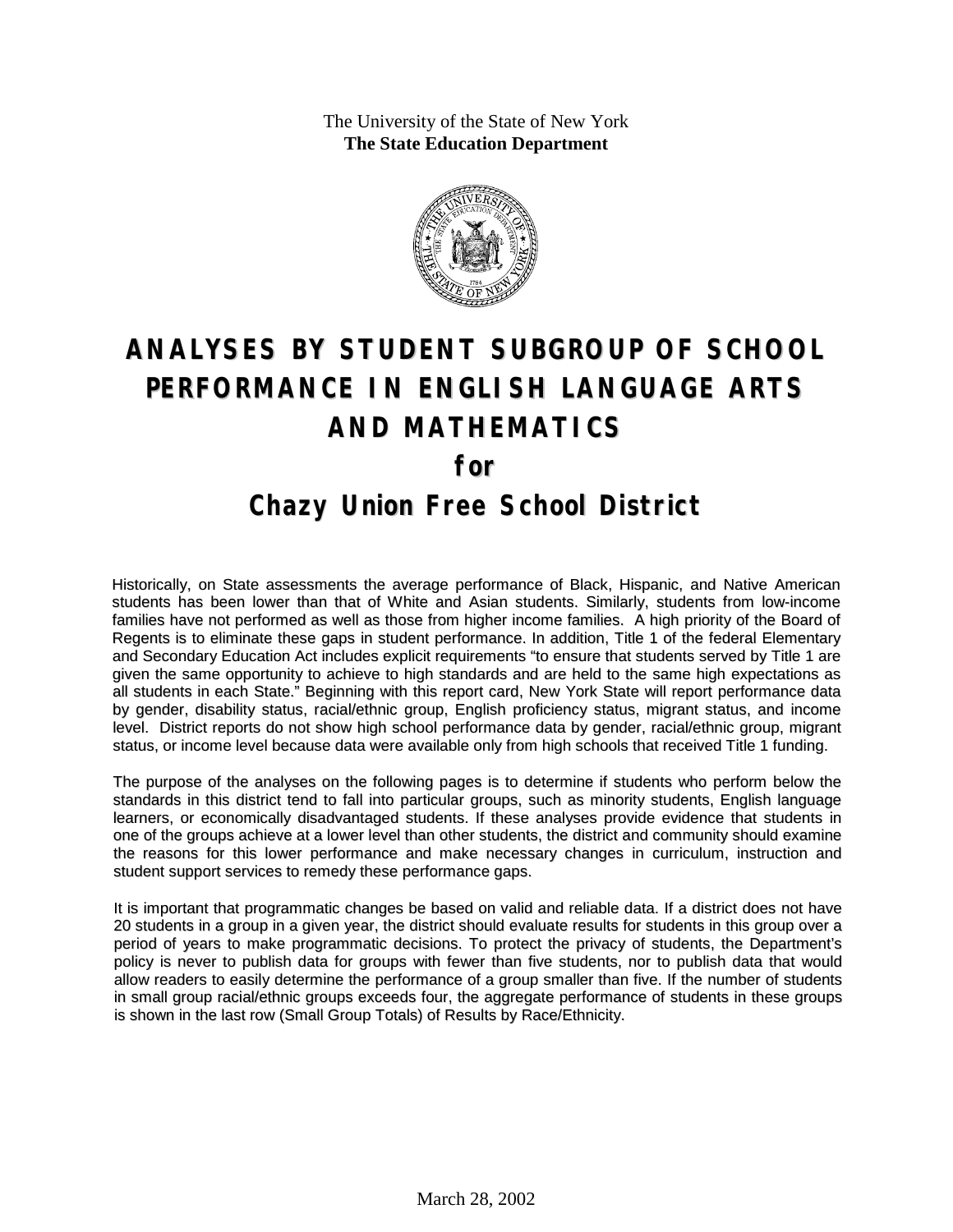# **Elementary English Language Arts**

A description of the performance levels and summary results for all general-education students and all students with disabilities can be found in the *Overview* of the New York State Report Card.

|                                       |             | <b>Percentages</b><br>of Tested |                             |              |                |                  |             |              |                  |                  |
|---------------------------------------|-------------|---------------------------------|-----------------------------|--------------|----------------|------------------|-------------|--------------|------------------|------------------|
| <b>Student Subgroup</b>               |             | <b>Not Tested</b>               |                             |              |                | <b>Students</b>  |             |              |                  |                  |
|                                       | <b>ALT</b>  | <b>ELL</b>                      | No<br>Valid<br><b>Score</b> | Level<br>1   | Level<br>2     | Level<br>3       | Level<br>4  | Total        | Level<br>$2 - 4$ | Level<br>$3 - 4$ |
| Results by Race/Ethnicity             |             |                                 |                             |              |                |                  |             |              |                  |                  |
| American Indian/Alaskan<br>Native     | $\mathbf 0$ | 0                               | $\pmb{0}$                   | $\pmb{0}$    | 0              | 0                | 0           | 0            | 0%               | 0%               |
| <b>Black</b>                          | 0           | 0                               | 0                           | s            | $\mathbf s$    | $\mathbf s$      | $\mathbf s$ | $\mathbf{1}$ | s                | s                |
| Hispanic                              | 0           | 0                               | $\pmb{0}$                   | $\pmb{0}$    | 0              | $\pmb{0}$        | 0           | 0            | 0%               | 0%               |
| Asian or Pacific Islander             | 0           | 0                               | $\mathbf 0$                 | $\mathbf 0$  | 0              | 0                | 0           | 0            | 0%               | 0%               |
| White                                 | $\mathbf 0$ | 0                               | 0                           | s            | s              | ${\bf s}$        | $\mathbf s$ | 39           | $\mathbf s$      | s                |
| Total                                 | $\mathbf 0$ | 0                               | $\pmb{0}$                   | 3            | 10             | 15               | 12          | 40           | 93%              | 68%              |
| Small Group Totals (s)                | 0           | 0                               | 0                           | 3            | 10             | 15               | 12          | 40           | 93%              | 68%              |
| Results by Gender                     |             |                                 |                             |              |                |                  |             |              |                  |                  |
| Female                                | $\mathbf 0$ | $\mathsf 0$                     | $\pmb{0}$                   | $\pmb{0}$    | $\overline{2}$ | 11               | 9           | 22           | 100%             | 91%              |
| Male                                  | $\mathbf 0$ | 0                               | $\mathbf 0$                 | 3            | 8              | 4                | 3           | 18           | 83%              | 39%              |
| Total                                 | $\mathbf 0$ | 0                               | 0                           | 3            | 10             | 15               | 12          | 40           | 93%              | 68%              |
| Results by English Proficiency Status |             |                                 |                             |              |                |                  |             |              |                  |                  |
| <b>English Proficient</b>             | 0           | 0                               | $\pmb{0}$                   | 3            | 10             | 15               | 12          | 40           | 93%              | 68%              |
| <b>Limited English Proficient</b>     | $\mathbf 0$ | 0                               | $\pmb{0}$                   | $\pmb{0}$    | 0              | $\boldsymbol{0}$ | $\pmb{0}$   | 0            | 0%               | 0%               |
| Total                                 | $\mathbf 0$ | 0                               | 0                           | 3            | 10             | 15               | 12          | 40           | 93%              | 68%              |
| Results by Income Level               |             |                                 |                             |              |                |                  |             |              |                  |                  |
| Economically<br>Disadvantaged         | $\mathbf 0$ | 0                               | $\pmb{0}$                   | 2            | 4              | 3                | 1           | 10           | 80%              | 40%              |
| Not Disadvantaged                     | $\mathbf 0$ | 0                               | 0                           | $\mathbf{1}$ | 6              | 12               | 11          | 30           | 97%              | 77%              |
| Total                                 | $\mathbf 0$ | 0                               | $\pmb{0}$                   | 3            | 10             | 15               | 12          | 40           | 93%              | 68%              |
| Results by Migrant Status             |             |                                 |                             |              |                |                  |             |              |                  |                  |
| <b>Migrant Family</b>                 | 0           | 0                               | $\pmb{0}$                   | $\pmb{0}$    | 0              | $\mathbf 0$      | 0           | 0            | 0%               | 0%               |
| Not Migrant Family                    | $\pmb{0}$   | 0                               | $\pmb{0}$                   | 3            | 10             | 15               | 12          | 40           | 93%              | 68%              |
| Total                                 | 0           | 0                               | $\pmb{0}$                   | 3            | 10             | 15               | 12          | 40           | 93%              | 68%              |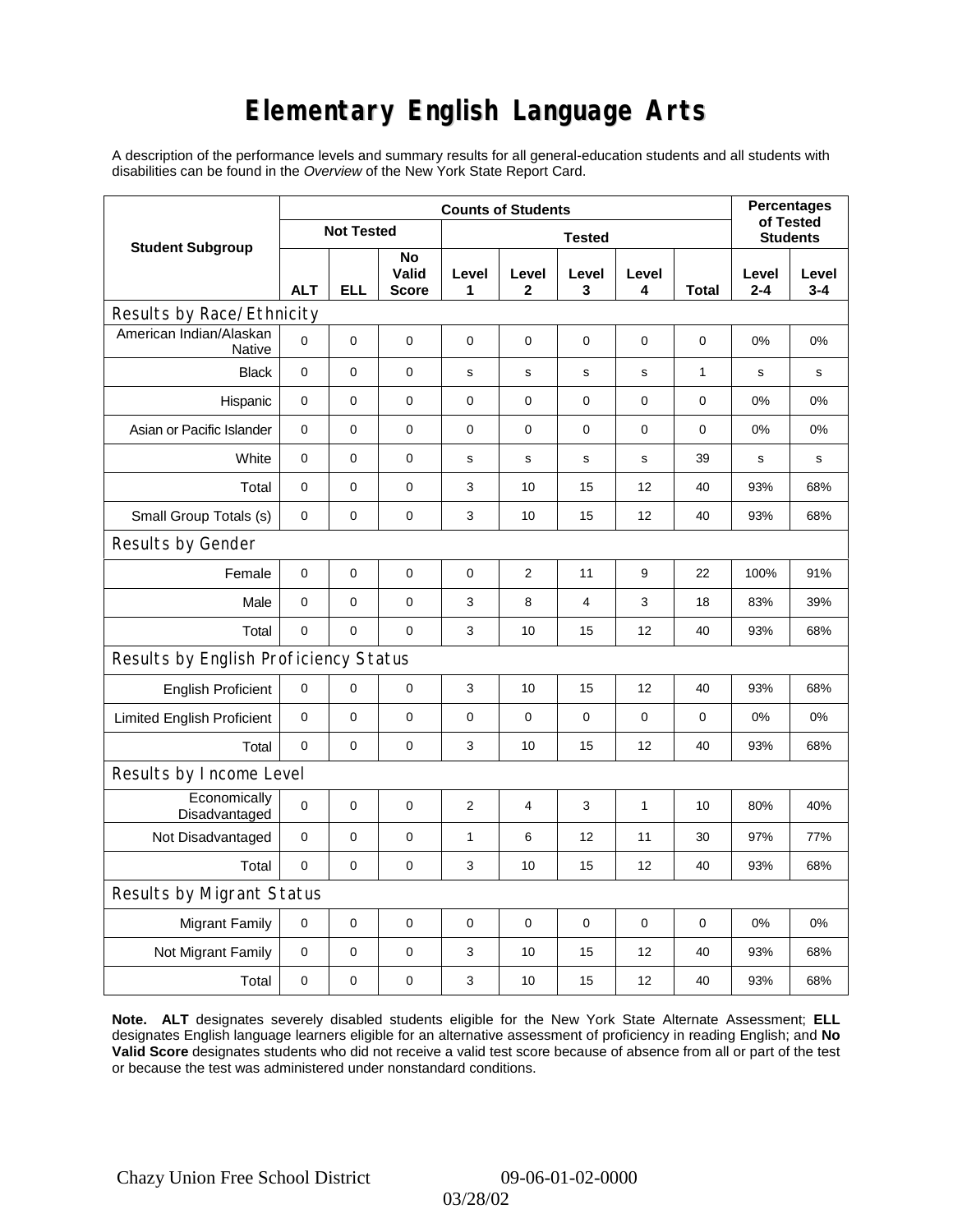# **Elementary Mathematics**

A description of the performance levels and summary results for all general-education students and all students with disabilities can be found in the *Overview* of the New York State Report Card.

|                                          | <b>Counts of Students</b> |                   |                             |               |                |            |             |              | <b>Percentages</b><br>of Tested |                  |
|------------------------------------------|---------------------------|-------------------|-----------------------------|---------------|----------------|------------|-------------|--------------|---------------------------------|------------------|
| <b>Student Subgroup</b>                  |                           | <b>Not Tested</b> |                             | <b>Tested</b> |                |            |             |              |                                 | <b>Students</b>  |
|                                          | <b>ALT</b>                | <b>ELL</b>        | No<br>Valid<br><b>Score</b> | Level<br>1    | Level<br>2     | Level<br>3 | Level<br>4  | <b>Total</b> | Level<br>$2 - 4$                | Level<br>$3 - 4$ |
| Results by Race/Ethnicity                |                           |                   |                             |               |                |            |             |              |                                 |                  |
| American Indian/Alaskan<br><b>Native</b> | 0                         | $\mathbf 0$       | $\mathbf 0$                 | 0             | 0              | 0          | 0           | 0            | 0%                              | 0%               |
| <b>Black</b>                             | 0                         | 0                 | $\pmb{0}$                   | $\mathbf s$   | $\mathbf s$    | ${\tt S}$  | s           | $\mathbf{1}$ | s                               | s                |
| Hispanic                                 | 0                         | 0                 | $\mathbf 0$                 | $\mathbf 0$   | $\mathbf 0$    | 0          | $\mathbf 0$ | 0            | 0%                              | 0%               |
| Asian or Pacific Islander                | $\mathbf 0$               | 0                 | $\mathbf 0$                 | $\pmb{0}$     | $\mathbf 0$    | 0          | 0           | $\mathbf 0$  | 0%                              | 0%               |
| White                                    | 0                         | 0                 | 0                           | $\mathbf s$   | ${\tt S}$      | s          | $\mathbf s$ | 38           | s                               | S                |
| Total                                    | 0                         | 0                 | $\pmb{0}$                   | 0             | 3              | 16         | 20          | 39           | 100%                            | 92%              |
| Small Group Totals (s)                   | $\mathbf 0$               | 0                 | $\mathbf 0$                 | $\pmb{0}$     | 3              | 16         | 20          | 39           | 100%                            | 92%              |
| Results by Gender                        |                           |                   |                             |               |                |            |             |              |                                 |                  |
| Female                                   | 0                         | $\mathsf 0$       | $\pmb{0}$                   | $\pmb{0}$     | 1              | 8          | 12          | 21           | 100%                            | 95%              |
| Male                                     | $\mathbf 0$               | 0                 | $\mathbf 0$                 | 0             | $\overline{2}$ | 8          | 8           | 18           | 100%                            | 89%              |
| Total                                    | 0                         | 0                 | $\mathbf 0$                 | 0             | 3              | 16         | 20          | 39           | 100%                            | 92%              |
| Results by English Proficiency Status    |                           |                   |                             |               |                |            |             |              |                                 |                  |
| <b>English Proficient</b>                | 0                         | 0                 | $\mathbf 0$                 | 0             | 3              | 16         | 20          | 39           | 100%                            | 92%              |
| <b>Limited English Proficient</b>        | 0                         | 0                 | $\mathbf 0$                 | $\pmb{0}$     | $\mathbf 0$    | 0          | 0           | 0            | 0%                              | 0%               |
| Total                                    | 0                         | 0                 | $\mathbf 0$                 | $\pmb{0}$     | 3              | 16         | 20          | 39           | 100%                            | 92%              |
| Results by Income Level                  |                           |                   |                             |               |                |            |             |              |                                 |                  |
| Economically<br>Disadvantaged            | 0                         | $\mathsf 0$       | $\mathbf 0$                 | $\mathbf 0$   | $\mathbf{1}$   | 6          | 3           | 10           | 100%                            | 90%              |
| Not Disadvantaged                        | $\mathbf 0$               | 0                 | $\mathbf 0$                 | $\mathbf 0$   | $\overline{2}$ | 10         | 17          | 29           | 100%                            | 93%              |
| Total                                    | $\mathbf 0$               | $\mathbf 0$       | 0                           | $\pmb{0}$     | 3              | 16         | 20          | 39           | 100%                            | 92%              |
| Results by Migrant Status                |                           |                   |                             |               |                |            |             |              |                                 |                  |
| <b>Migrant Family</b>                    | $\mathbf 0$               | 0                 | $\pmb{0}$                   | $\pmb{0}$     | $\mathbf 0$    | 0          | $\mathbf 0$ | $\mathbf 0$  | 0%                              | 0%               |
| Not Migrant Family                       | 0                         | 0                 | 0                           | 0             | 3              | 16         | 20          | 39           | 100%                            | 92%              |
| Total                                    | 0                         | 0                 | 0                           | 0             | 3              | 16         | 20          | 39           | 100%                            | 92%              |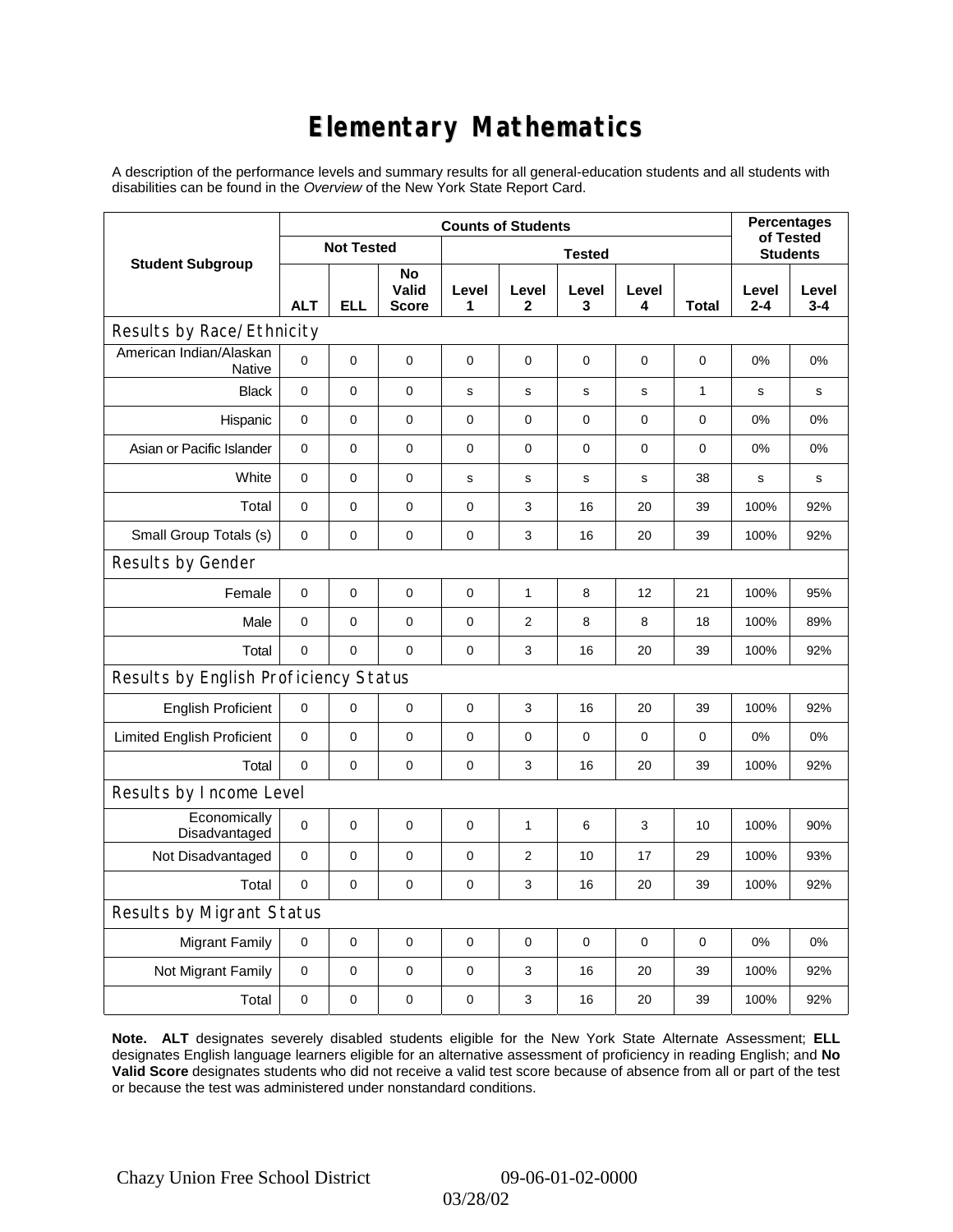### **Middle-Level English Language Arts**

A description of the performance levels and summary results for all general-education students and all students with disabilities can be found in the *Overview* of the New York State Report Card.

|                                          | <b>Counts of Students</b> |                   |                             |             |                |            |                 |              | <b>Percentages</b><br>of Tested |                  |
|------------------------------------------|---------------------------|-------------------|-----------------------------|-------------|----------------|------------|-----------------|--------------|---------------------------------|------------------|
| <b>Student Subgroup</b>                  |                           | <b>Not Tested</b> |                             |             |                |            | <b>Students</b> |              |                                 |                  |
|                                          | <b>ALT</b>                | <b>ELL</b>        | No<br>Valid<br><b>Score</b> | Level<br>1  | Level<br>2     | Level<br>3 | Level<br>4      | <b>Total</b> | Level<br>$2 - 4$                | Level<br>$3 - 4$ |
| Results by Race/Ethnicity                |                           |                   |                             |             |                |            |                 |              |                                 |                  |
| American Indian/Alaskan<br><b>Native</b> | 0                         | $\mathbf 0$       | $\mathbf 0$                 | 0           | 0              | 0          | 0               | 0            | 0%                              | 0%               |
| <b>Black</b>                             | 0                         | 0                 | $\pmb{0}$                   | $\mathbf s$ | $\mathbf s$    | s          | $\mathbf s$     | $\mathbf{1}$ | s                               | s                |
| Hispanic                                 | $\mathbf 0$               | 0                 | $\mathbf 0$                 | $\mathbf 0$ | $\mathbf 0$    | 0          | $\mathbf 0$     | 0            | 0%                              | 0%               |
| Asian or Pacific Islander                | $\mathbf 0$               | 0                 | $\mathbf 0$                 | s           | s              | s          | s               | $\mathbf{1}$ | s                               | s                |
| White                                    | 0                         | 0                 | $\mathbf{1}$                | $\mathbf s$ | s              | s          | s               | 42           | s                               | s                |
| Total                                    | 0                         | 0                 | $\mathbf{1}$                | 0           | 19             | 22         | 3               | 44           | 100%                            | 57%              |
| Small Group Totals (s)                   | $\mathbf 0$               | 0                 | $\mathbf{1}$                | $\pmb{0}$   | 19             | 22         | 3               | 44           | 100%                            | 57%              |
| Results by Gender                        |                           |                   |                             |             |                |            |                 |              |                                 |                  |
| Female                                   | 0                         | $\mathsf 0$       | $\mathbf{1}$                | $\pmb{0}$   | 6              | 13         | $\overline{c}$  | 21           | 100%                            | 71%              |
| Male                                     | $\mathbf 0$               | 0                 | $\mathbf 0$                 | 0           | 13             | 9          | 1               | 23           | 100%                            | 43%              |
| Total                                    | 0                         | 0                 | $\mathbf{1}$                | 0           | 19             | 22         | 3               | 44           | 100%                            | 57%              |
| Results by English Proficiency Status    |                           |                   |                             |             |                |            |                 |              |                                 |                  |
| <b>English Proficient</b>                | 0                         | 0                 | $\mathbf{1}$                | 0           | 19             | 22         | 3               | 44           | 100%                            | 57%              |
| <b>Limited English Proficient</b>        | 0                         | 0                 | $\mathbf 0$                 | $\pmb{0}$   | $\mathbf 0$    | 0          | 0               | 0            | 0%                              | 0%               |
| Total                                    | 0                         | 0                 | $\mathbf{1}$                | $\pmb{0}$   | 19             | 22         | 3               | 44           | 100%                            | 57%              |
| Results by Income Level                  |                           |                   |                             |             |                |            |                 |              |                                 |                  |
| Economically<br>Disadvantaged            | 0                         | $\mathsf 0$       | $\mathbf 0$                 | $\mathbf 0$ | $\overline{2}$ | 4          | $\mathbf 0$     | 6            | 100%                            | 67%              |
| Not Disadvantaged                        | $\mathbf 0$               | 0                 | $\mathbf{1}$                | $\mathbf 0$ | 17             | 18         | 3               | 38           | 100%                            | 55%              |
| Total                                    | $\mathbf 0$               | $\mathbf 0$       | $\mathbf{1}$                | $\pmb{0}$   | 19             | 22         | 3               | 44           | 100%                            | 57%              |
| Results by Migrant Status                |                           |                   |                             |             |                |            |                 |              |                                 |                  |
| <b>Migrant Family</b>                    | $\mathbf 0$               | 0                 | $\pmb{0}$                   | $\pmb{0}$   | $\mathbf 0$    | 0          | 0               | 0            | 0%                              | 0%               |
| Not Migrant Family                       | 0                         | 0                 | $\mathbf{1}$                | 0           | 19             | 22         | 3               | 44           | 100%                            | 57%              |
| Total                                    | 0                         | 0                 | $\mathbf{1}$                | 0           | 19             | 22         | 3               | 44           | 100%                            | 57%              |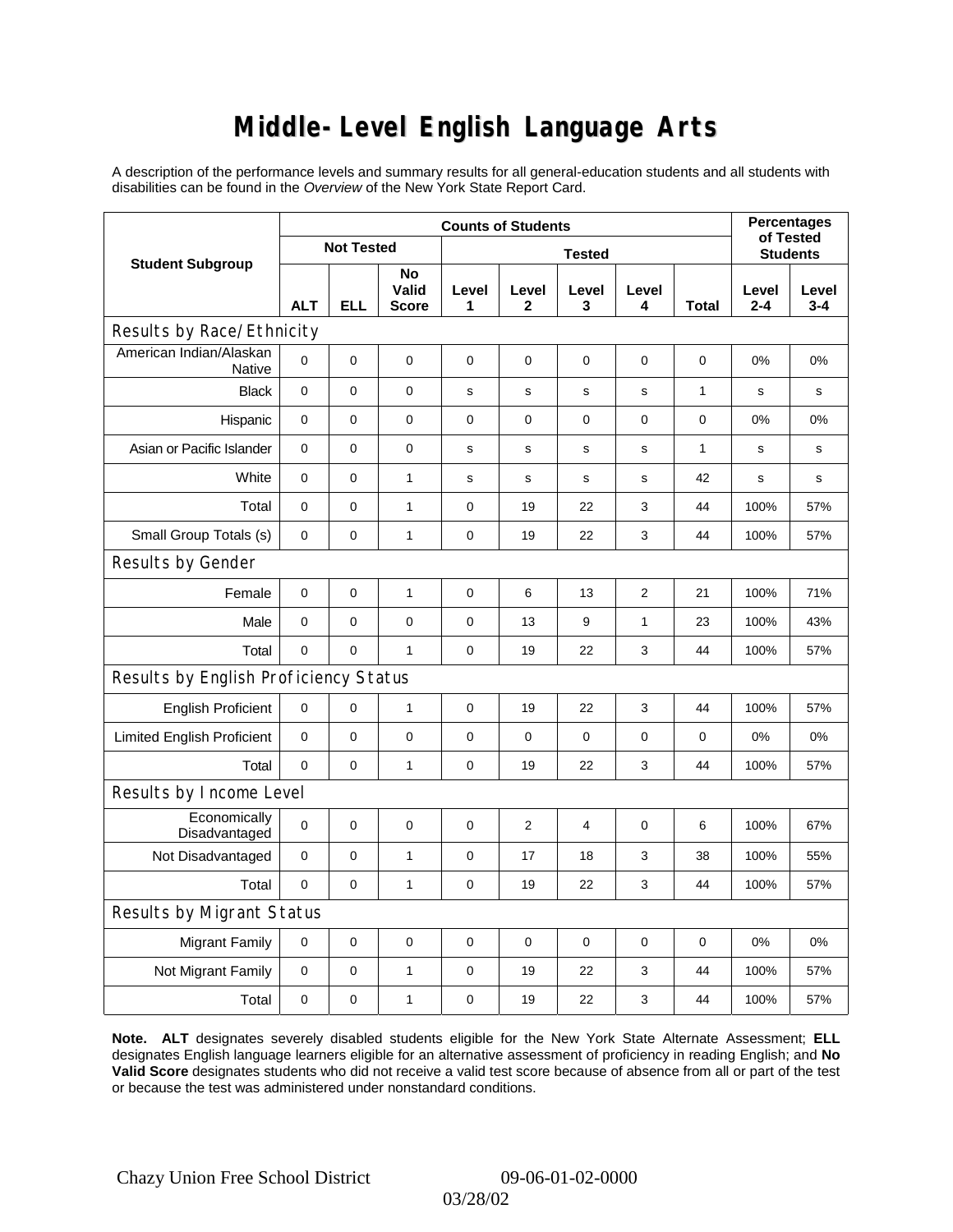### **Middle-Level Mathematics**

A description of the performance levels and summary results for all general-education students and all students with disabilities can be found in the *Overview* of the New York State Report Card.

|                                       |             |                   | <b>Percentages</b><br>of Tested |              |                       |                 |                |              |                  |                  |
|---------------------------------------|-------------|-------------------|---------------------------------|--------------|-----------------------|-----------------|----------------|--------------|------------------|------------------|
| <b>Student Subgroup</b>               |             | <b>Not Tested</b> |                                 |              |                       | <b>Students</b> |                |              |                  |                  |
|                                       | <b>ALT</b>  | <b>ELL</b>        | No<br>Valid<br><b>Score</b>     | Level<br>1   | Level<br>$\mathbf{2}$ | Level<br>3      | Level<br>4     | <b>Total</b> | Level<br>$2 - 4$ | Level<br>$3 - 4$ |
| Results by Race/Ethnicity             |             |                   |                                 |              |                       |                 |                |              |                  |                  |
| American Indian/Alaskan<br>Native     | $\mathbf 0$ | $\mathbf 0$       | $\mathbf 0$                     | $\mathbf 0$  | $\mathbf 0$           | 0               | 0              | 0            | 0%               | 0%               |
| <b>Black</b>                          | 0           | 0                 | $\pmb{0}$                       | $\mathbf s$  | $\mathbf s$           | s               | $\mathbf s$    | $\mathbf{1}$ | s                | s                |
| Hispanic                              | $\pmb{0}$   | $\pmb{0}$         | $\pmb{0}$                       | 0            | 0                     | 0               | 0              | 0            | 0%               | 0%               |
| Asian or Pacific Islander             | $\mathbf 0$ | 0                 | 0                               | s            | $\mathbf s$           | s               | s              | $\mathbf{1}$ | s                | $\mathbf s$      |
| White                                 | 0           | $\mathbf 0$       | $\mathbf{1}$                    | s            | $\mathbf s$           | $\mathbf s$     | $\mathbf s$    | 42           | s                | s                |
| Total                                 | $\pmb{0}$   | $\mathbf 0$       | 1                               | $\mathbf{1}$ | 22                    | 18              | 3              | 44           | 98%              | 48%              |
| Small Group Totals (s)                | $\mathbf 0$ | $\pmb{0}$         | 1                               | $\mathbf{1}$ | 22                    | 18              | 3              | 44           | 98%              | 48%              |
| Results by Gender                     |             |                   |                                 |              |                       |                 |                |              |                  |                  |
| Female                                | 0           | 0                 | $\mathbf{1}$                    | 0            | 11                    | 9               | $\mathbf{1}$   | 21           | 100%             | 48%              |
| Male                                  | 0           | 0                 | 0                               | $\mathbf{1}$ | 11                    | 9               | $\overline{2}$ | 23           | 96%              | 48%              |
| Total                                 | $\pmb{0}$   | $\mathbf 0$       | $\mathbf{1}$                    | $\mathbf{1}$ | 22                    | 18              | 3              | 44           | 98%              | 48%              |
| Results by English Proficiency Status |             |                   |                                 |              |                       |                 |                |              |                  |                  |
| <b>English Proficient</b>             | $\pmb{0}$   | $\pmb{0}$         | 1                               | $\mathbf{1}$ | 22                    | 18              | 3              | 44           | 98%              | 48%              |
| <b>Limited English Proficient</b>     | 0           | $\mathbf 0$       | $\mathbf 0$                     | 0            | $\mathbf 0$           | $\mathbf 0$     | 0              | $\mathbf 0$  | 0%               | 0%               |
| Total                                 | $\mathbf 0$ | $\mathbf 0$       | 1                               | 1            | 22                    | 18              | 3              | 44           | 98%              | 48%              |
| Results by Income Level               |             |                   |                                 |              |                       |                 |                |              |                  |                  |
| Economically<br>Disadvantaged         | $\pmb{0}$   | $\pmb{0}$         | $\mathbf 0$                     | 0            | 3                     | 3               | 0              | 6            | 100%             | 50%              |
| Not Disadvantaged                     | $\mathbf 0$ | $\mathbf 0$       | $\mathbf{1}$                    | $\mathbf{1}$ | 19                    | 15              | 3              | 38           | 97%              | 47%              |
| Total                                 | $\pmb{0}$   | $\mathbf 0$       | 1                               | 1            | 22                    | 18              | 3              | 44           | 98%              | 48%              |
| Results by Migrant Status             |             |                   |                                 |              |                       |                 |                |              |                  |                  |
| <b>Migrant Family</b>                 | $\pmb{0}$   | $\pmb{0}$         | $\mathbf 0$                     | $\mathbf 0$  | $\mathbf 0$           | $\mathbf 0$     | 0              | 0            | 0%               | 0%               |
| Not Migrant Family                    | 0           | 0                 | $\mathbf{1}$                    | $\mathbf{1}$ | 22                    | 18              | 3              | 44           | 98%              | 48%              |
| Total                                 | $\pmb{0}$   | 0                 | 1                               | 1            | 22                    | 18              | 3              | 44           | 98%              | 48%              |